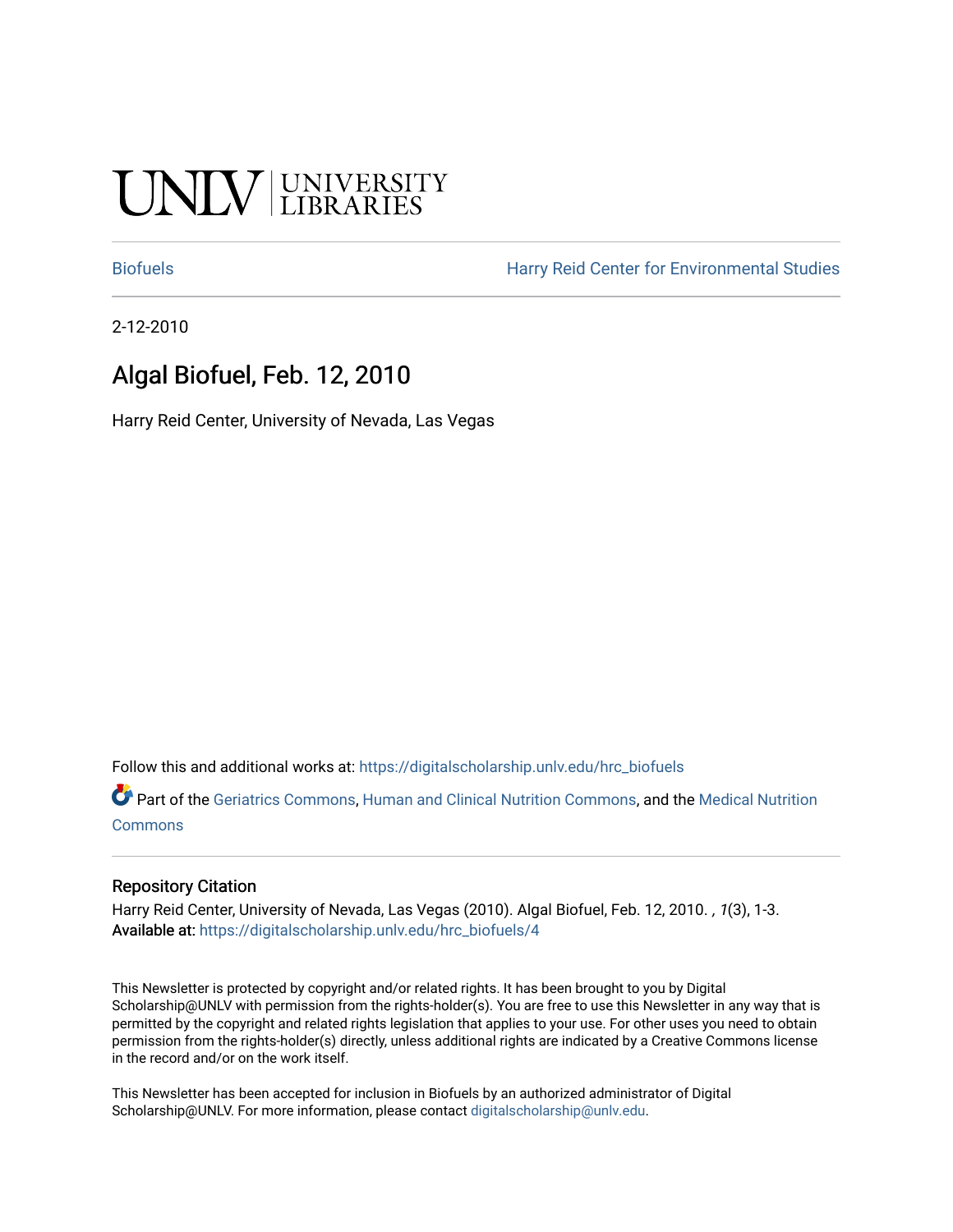*Newsletter of this Week from* 

**Algal Biofuel**

biofui

**Volume 1, Issue 3, Feb. 12, 2010**

Algal Biofuel

# <span id="page-1-1"></span>**News in Brief** (click link to read more)

1. [Fatty Acids Protect Against Aging](#page-1-0) (Feb. 8, 2010)

# **News in Details**

## <span id="page-1-0"></span>**1. Fatty Acids Protect Against Aging**

*February 8, 2010* 

[UCSF](http://www.ucsf.edu/) scientists have discovered that higher blood levels of omega-3 fatty acids correspond to a lower rate of shortening of telomere length in patients with coronary artery disease.

The finding, they say, indicates the possibility that omega-3 fatty acids may protect against cellular aging.

The study is reported in the Journal of the American Medical Association.

Telomeres are tiny units of DNA that seal off the ends of chromosomes, which contain the body's genes--similar in concept to the tips that keep shoelaces from unraveling. Telomeres protect the integrity of genes and maintain chromosomal stability and accurate cell division. They also determine the number of times a cell divides, and thus determine life span.

Telomere length is considered a chromosome marker of biological aging because they have been found to be shorter in the immune cells of older people as compared with the young, explained study author Ramin Farzaneh-Far, a cardiovascular epidemiologist and assistant professor of medicine at UCSF.

"Telomere length is an emerging marker for determining biological age, and many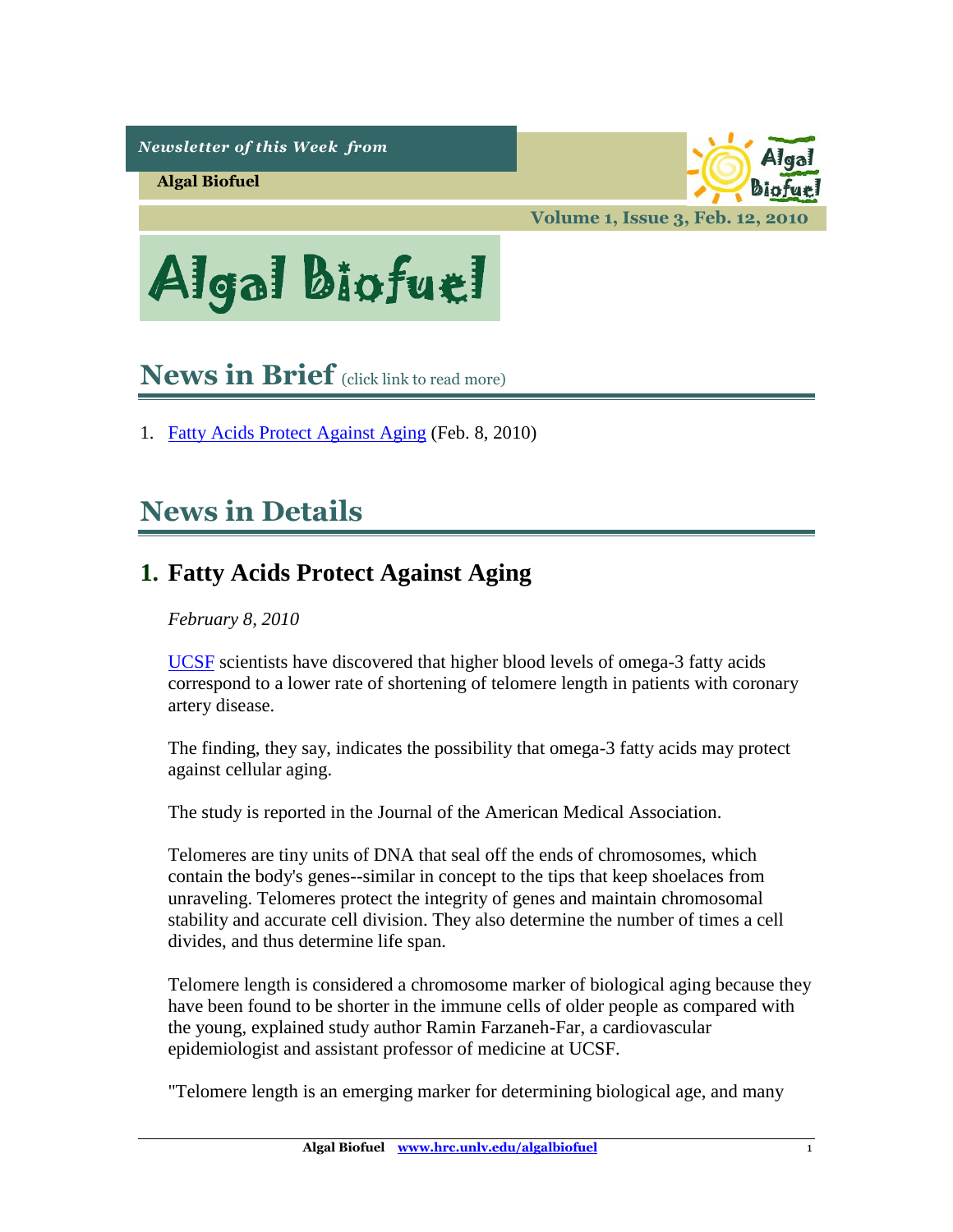scientists are interested in understanding the impact of influences such as age, exercise, obesity, diseases like diabetes and heart disease, oxidative stress, and how interventions like dietary supplements, statins and omega-3 fatty acids impact length," he says. "We are excited to identify omega-3 fatty acids as a potentially protective factor that may slow down telomere shortening."

Several previous studies--including those by researchers at the Mayo Clinic and University of Wales College of Medicine--have shown that cardiovascular disease patients with high dietary intake of omega-3 fatty acids exhibited better survival rates. However, it is not yet understood how omega-3s produce this benefit, Farzaneh-Far noted.

The goal of the UCSF study was to understand the mechanisms underlying this protective effect by determining whether blood levels of omega-3 fatty acids were associated with changes in leukocyte telomere length. (Leukocytes are a type of blood cell). Researchers recruited 608 patients from a UCSF research project known as the Heart and Soul Study between September 2000 and December 2002 and followed them through January 2009.

Participants gave blood samples that researchers measured for omega-3 fatty acid levels. The team then isolated DNA from those leukocyte samples and measured telomere length at the beginning of the study and again after five years of follow-up. Statistical models adjusting for a number of variables were used to examine the association between baseline levels of omega-3 fatty acids with subsequent change in telomere length, accounting for differences in age, sex, smoking, race, medication, exercise and morbidities like type-2 diabetes.

The researchers found that individuals with the lowest levels of omega-3 fatty acids experienced the most rapid rate of telomere shortening, whereas those with the highest levels of omega-3 fatty acids experienced the slowest rate of telomere shortening.

According to the authors, omega-3 levels were associated with less telomere shortening before and after adjustment for risk factors and potential confounders. Each single standard deviation increase in omega-3 levels was associated with a 32 percent reduction in the odds of telomere shortening.

"In summary, among patients with stable coronary artery disease, there was an inverse relationship between baseline blood levels of omega-3 fatty acids and the rate of telomere shortening over 5 years," Farzaneh-Far says.

"These findings raise the possibility that omega-3 fatty acids may protect against cellular aging in patients with coronary heart disease."

### RELATED CONTENT

Articles